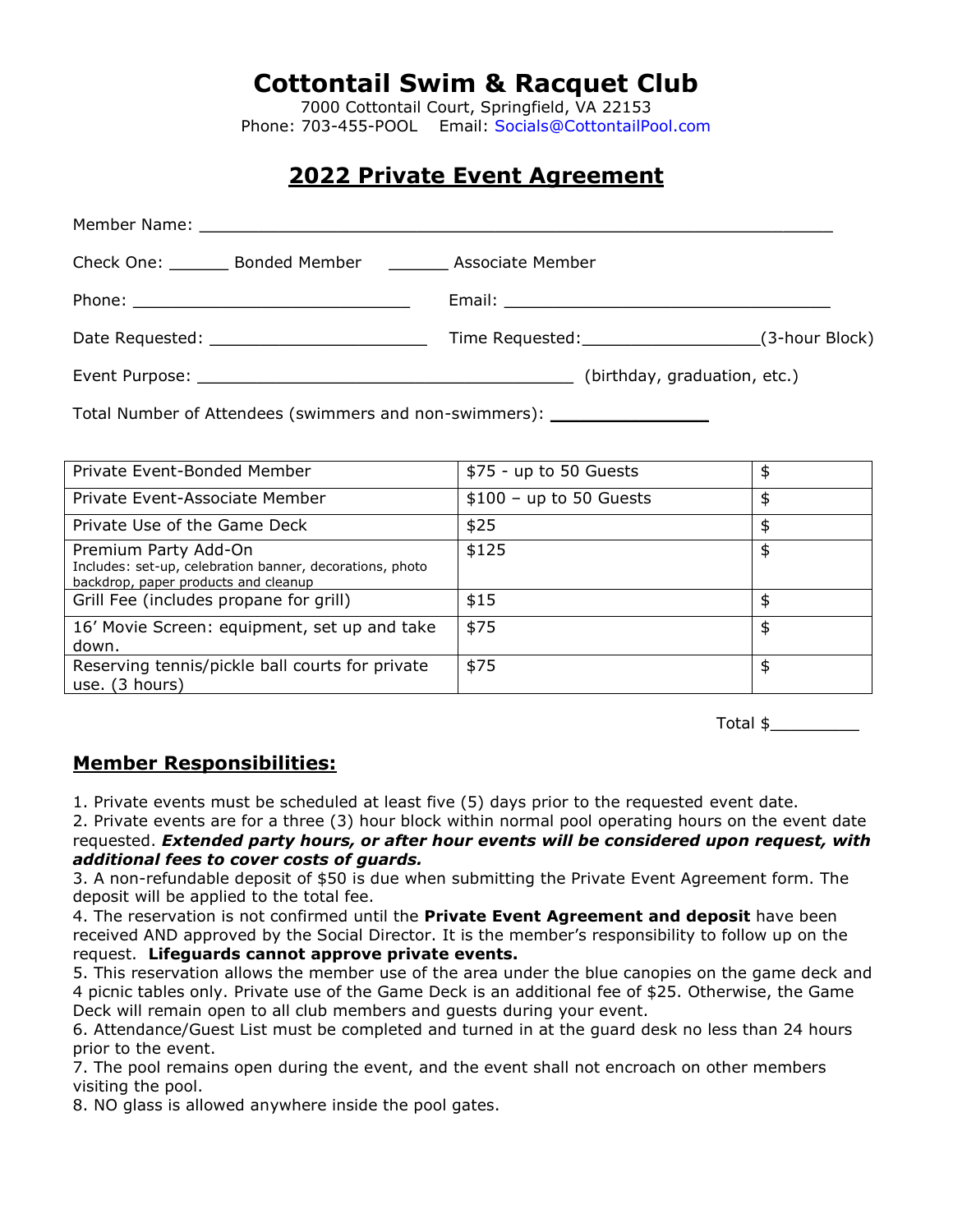9. Clean-up must be completed by the scheduled end time. If your event is in the evening, you and your guests must be out of the facility by the scheduled closing time. If the cleanup extends past the scheduled pool closing time, a \$50 fee will be added to the Total Reservation Fee, to pay for guards. 10. All attendees, swimming and non-swimming, are counted in the **guest total** and must enter through the main entrance and sign in on the sign-in sheet at the guard desk.

11. Guest passes may not be used for private events.

12. In the event of inclement weather/pool closure, you may request to reschedule your event, time permitting OR you may request a refund. If rain occurs during any part of your event AND the pool remains open, every effort will be made to relocate your function to under the large pavilion. In the latter case, no refund shall be given.

#### **I have read, understand and agree to the terms above. I will ensure that my guests and I follow the Member Responsibilities above and all other Rules and Regulations of Cottontail Swim & Racquet Club.**

| Member Signature:             | Date: |  |
|-------------------------------|-------|--|
|                               |       |  |
| Approved by Socials Director: | Date: |  |

Additional Information: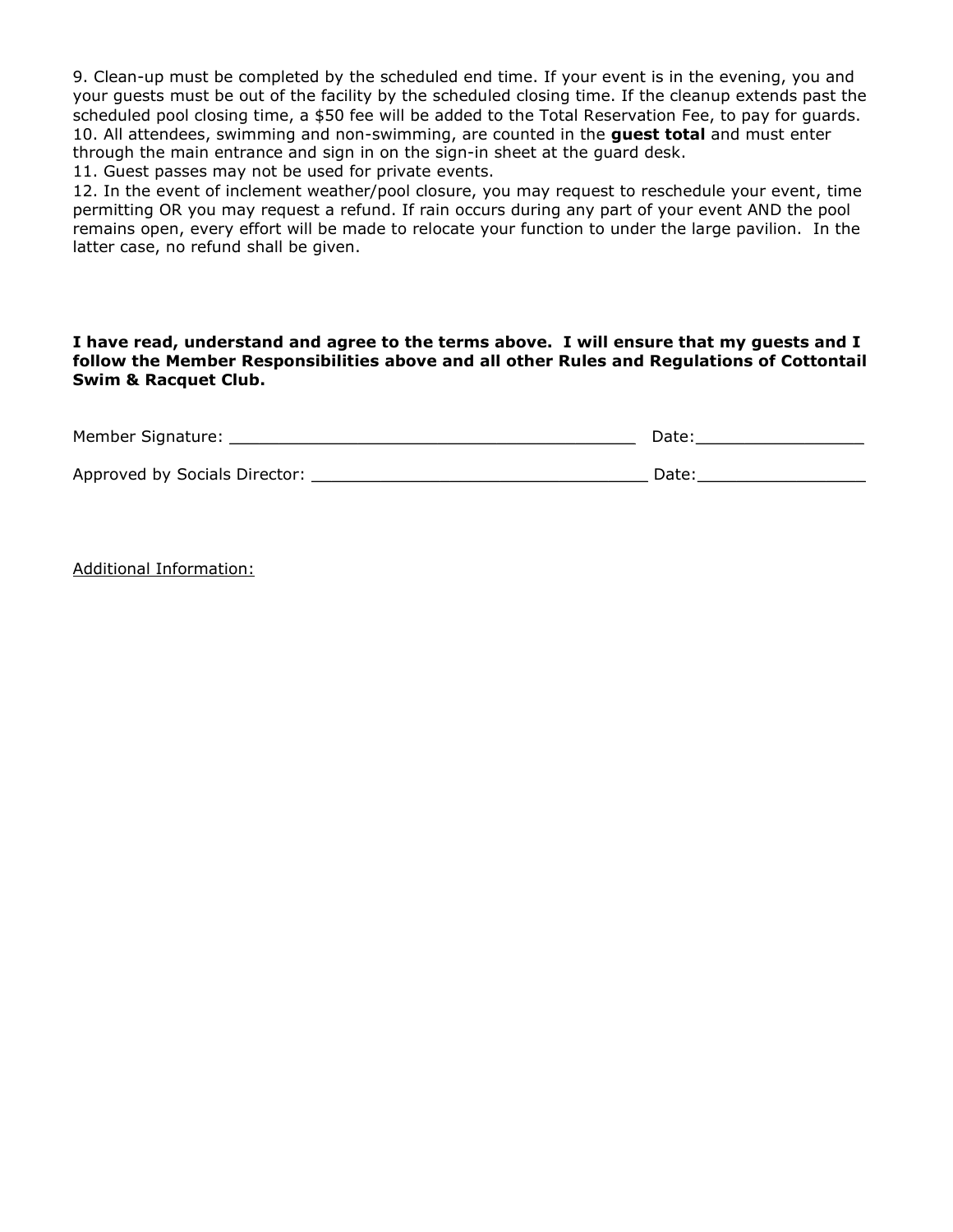# **2022 Private Event Sign-In**

| <b>PRINTED NAME</b>                                                                                                         | <b>GUEST SIGN-IN</b> |
|-----------------------------------------------------------------------------------------------------------------------------|----------------------|
| 1.                                                                                                                          |                      |
| 2.                                                                                                                          |                      |
| 3.                                                                                                                          |                      |
| 4.                                                                                                                          |                      |
| 5.                                                                                                                          |                      |
| 6.                                                                                                                          |                      |
| 7.<br><u> 1989 - Johann Harry Harry Harry Harry Harry Harry Harry Harry Harry Harry Harry Harry Harry Harry Harry Harry</u> |                      |
| 8.                                                                                                                          |                      |
| 9.                                                                                                                          |                      |
| 10.                                                                                                                         |                      |
| 11.<br><u> 1980 - Jan Samuel Barbara, politik eta politik eta politik eta politik eta politik eta politik eta politik e</u> |                      |
| 12.                                                                                                                         |                      |
| 13.                                                                                                                         |                      |
| 14.                                                                                                                         |                      |
| 15.                                                                                                                         |                      |
| 16.                                                                                                                         |                      |
| 17.                                                                                                                         |                      |
| 18.                                                                                                                         |                      |
| 19.                                                                                                                         |                      |
| 20.                                                                                                                         |                      |
| 21.                                                                                                                         |                      |
| 22.                                                                                                                         |                      |
| 23.                                                                                                                         |                      |
| 24.                                                                                                                         |                      |
|                                                                                                                             |                      |